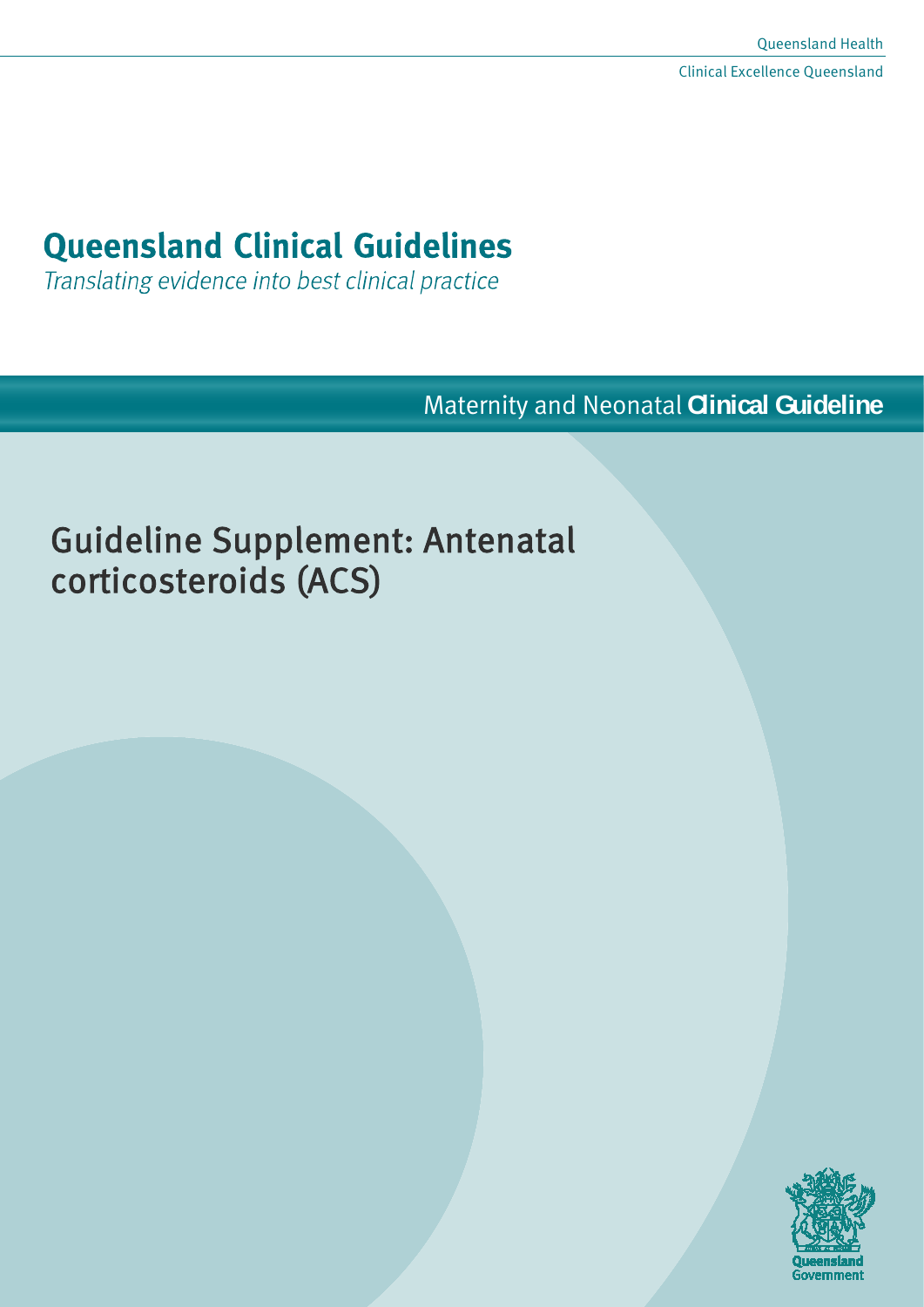#### **Table of Contents**

| $\mathbf{1}$   |  |  |  |  |
|----------------|--|--|--|--|
| 1.1            |  |  |  |  |
| 1.2            |  |  |  |  |
| 1.3            |  |  |  |  |
| 1.4            |  |  |  |  |
| $\overline{2}$ |  |  |  |  |
| 2.1            |  |  |  |  |
| 2.2            |  |  |  |  |
| 2.3            |  |  |  |  |
| 2.4            |  |  |  |  |
| 2.4.1          |  |  |  |  |
| 2.5            |  |  |  |  |
| 2.6            |  |  |  |  |
| 2.7            |  |  |  |  |
| 3 <sup>1</sup> |  |  |  |  |
| 3.1            |  |  |  |  |
| 4              |  |  |  |  |
| 4.1            |  |  |  |  |
| 4.2            |  |  |  |  |
| 4.3            |  |  |  |  |
| 4.3.1          |  |  |  |  |
| 4.3.2          |  |  |  |  |
| 4.3.3          |  |  |  |  |
| 4.4            |  |  |  |  |
| 4.5            |  |  |  |  |
| 4.6            |  |  |  |  |
|                |  |  |  |  |
|                |  |  |  |  |

## **List of Tables**

© State of Queensland (Queensland Health) 2021



This work is licensed under a Creative Commons Attribution-NonCommercial-NoDerivatives V4.0 International licence. In essence, you are free to copy and communicate the work in its current form for non-commercial purposes, as long as you attribute Queensland Clinical Guidelines, Queensland Health and abide<br>by the licence terms. You may not alter or adapt the work in any wa

For further information contact Queensland Clinical Guidelines, RBWH Post Office, Herston Qld 4029, email Guidelines@health.qld.gov.au, For permissions beyond the scope of this licence contact: Intellectual Property Officer, Queensland Health, GPO Box 48, Brisbane Qld 4001, email ip\_officer@health.qld.gov.au.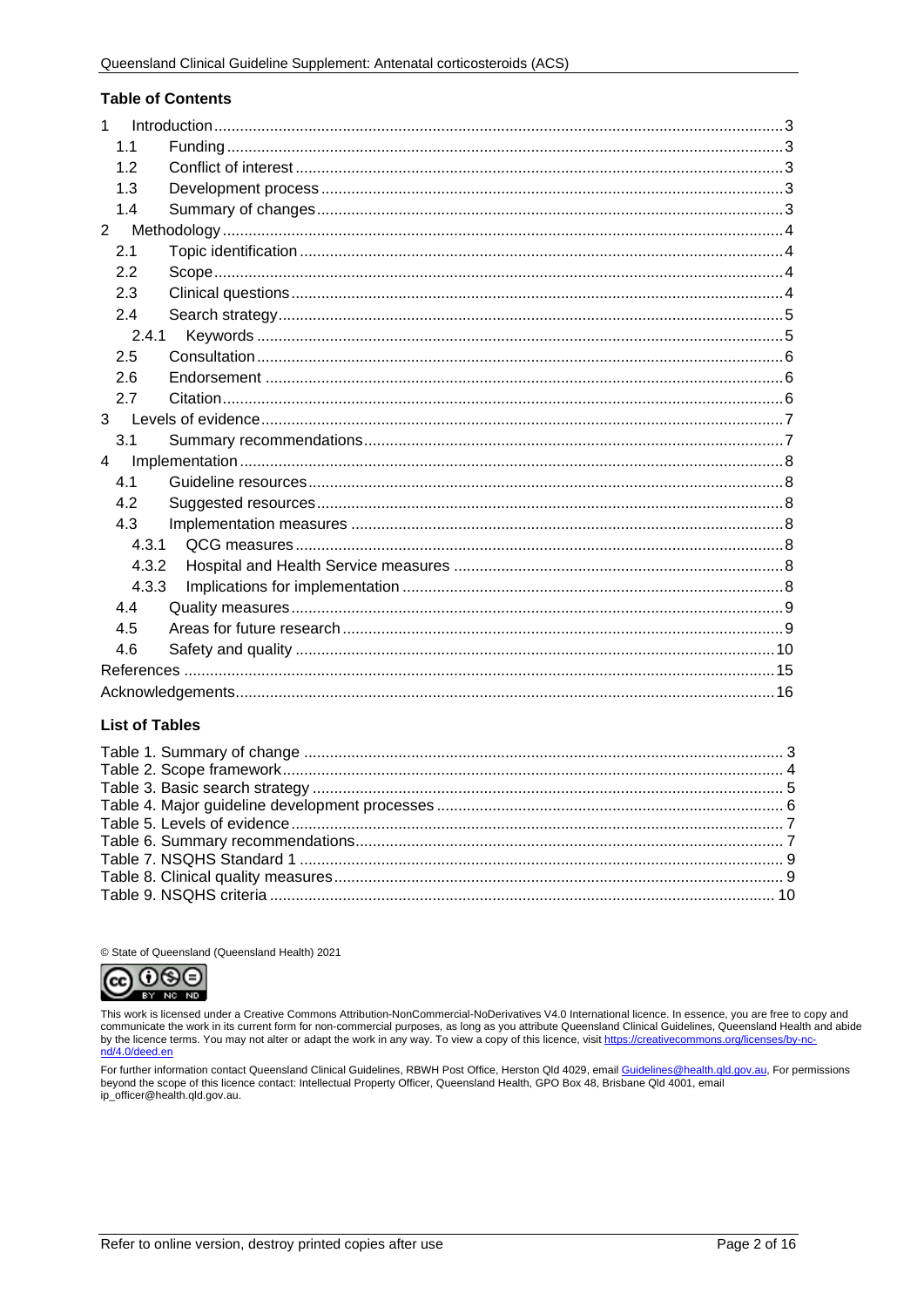# <span id="page-2-0"></span>**1 Introduction**

This document is a supplement to the Queensland Clinical Guideline (QCG) *Antenatal corticosteroids (ACS).* It provides supplementary information regarding guideline development, makes summary recommendations, suggests measures to assist implementation and quality activities, and summarises changes (if any) to the guideline since original publication. Refer to the guideline for abbreviations, acronyms, flow charts and acknowledgements.

# <span id="page-2-1"></span>**1.1 Funding**

The development of this guideline was funded by Healthcare Improvement Unit, Queensland Health. Consumer representatives were paid a standard fee. Other working party members participated on a voluntary basis.

## <span id="page-2-2"></span>**1.2 Conflict of interest**

Declarations of conflict of interest were sought from working party members as per the Queensland Clinical Guidelines *[Conflict of Interest](http://www.health.qld.gov.au/qcg/development#coi)* statement. No conflict of interest was identified.

## <span id="page-2-3"></span>**1.3 Development process**

This version of the guideline followed the QCG [new development process.](https://www.health.qld.gov.au/__data/assets/pdf_file/0025/364723/o-developprocess.pdf)

## <span id="page-2-4"></span>**1.4 Summary of changes**

Queensland clinical guidelines are reviewed every 5 years or earlier if significant new evidence emerges. [Table 1](#page-2-5) provides a summary of changes made to the guidelines since original publication.

<span id="page-2-5"></span>Table 1. Summary of change

| <b>Publication date</b><br>Endorsed by: | <b>Identifier</b> | Summary of major change |
|-----------------------------------------|-------------------|-------------------------|
| August 2021                             | MN21.64-V1-R26    | First publication       |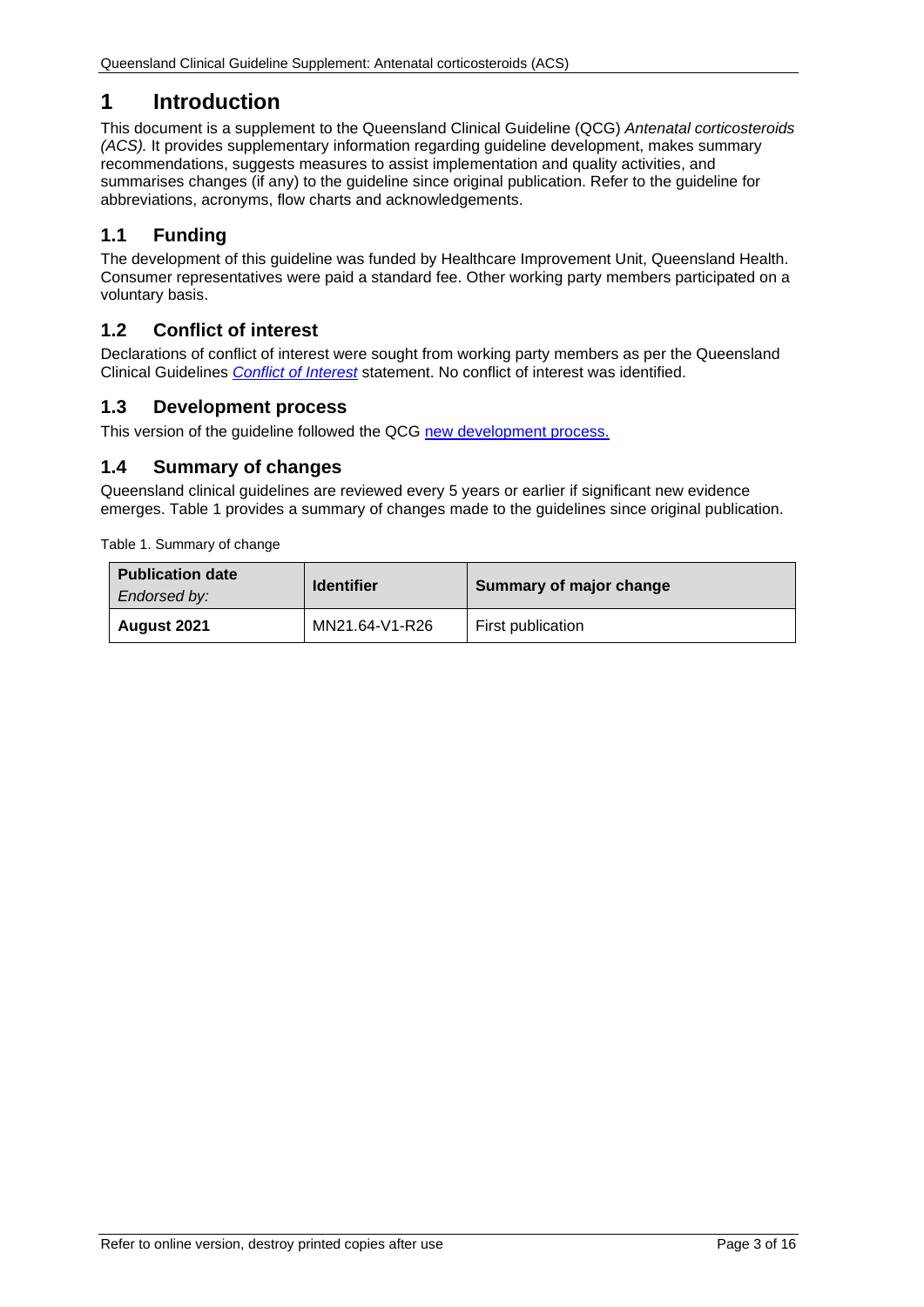# <span id="page-3-0"></span>**2 Methodology**

Queensland Clinical Guidelines (QCG) follows a rigorous process of guideline development. This process was endorsed by the Queensland Health Patient Safety and Quality Executive Committee in December 2009. The guidelines are best described as 'evidence informed consensus guidelines' and draw from current literature, the evidence base of existing national and international guidelines and the expert opinion of the working party.

# <span id="page-3-1"></span>**2.1 Topic identification**

The topic was identified as a priority by the QCG Steering Committee in 2019 to facilitate consistency of recommendations across QCG guidelines.

# <span id="page-3-2"></span>**2.2 Scope**

<span id="page-3-4"></span>The scope of the guideline was determined using the following framework.

Table 2. Scope framework

| <b>Scope framework</b> |                                                                                                                                                                      |  |
|------------------------|----------------------------------------------------------------------------------------------------------------------------------------------------------------------|--|
|                        | Which group of people will the guideline be applicable to?                                                                                                           |  |
| <b>Population</b>      | Women at increased risk of preterm birth where the baby may benefit from antenatal<br>corticosteroids                                                                |  |
|                        | How will the guideline support evidence-based decision-making on the topic?                                                                                          |  |
| <b>Purpose</b>         | Develop an evidence informed clinical shortGuide to support decision making in relation to<br>the use of antenatal corticosteroids in women at risk of preterm birth |  |
|                        | What will be achieved if the guideline is followed?                                                                                                                  |  |
|                        | (This is not a statement about measurable changes / not SMART goals)                                                                                                 |  |
|                        | Support:                                                                                                                                                             |  |
| Outcome                | Identification of the indications and rationale for antenatal corticosteroid administration                                                                          |  |
|                        | Early identification of pregnant women who may benefit from antenatal corticosteroids                                                                                |  |
|                        | Understanding of the risks and benefits to the woman and her baby of antenatal<br>corticosteroid administration                                                      |  |
|                        | Improved health outcomes and adaption to extrauterine life when preterm birth occurs                                                                                 |  |
|                        | What is not included/addressed within the guideline                                                                                                                  |  |
|                        | • Standard care as outlined in Queensland Clinical Guideline Standard care                                                                                           |  |
| <b>Exclusions</b>      | Assessment and management of preterm labour and birth<br>$\bullet$                                                                                                   |  |
|                        | Routine antenatal, intrapartum and postpartum care<br>$\bullet$                                                                                                      |  |
|                        | Assessment and management of neonatal respiratory distress                                                                                                           |  |

## <span id="page-3-3"></span>**2.3 Clinical questions**

The following clinical questions were generated to inform the guideline scope and purpose:

- What is the best practice management of antenatal corticosteroid administration at:
	- o Less than 21+6 weeks gestation
	- o 22+0 to 35+0 weeks gestation
	- o Greater than 35+1 weeks gestation
- What is the recommended administration of corticosteroids?
- When are repeat (or rescue) doses of antenatal corticosteroids indicated?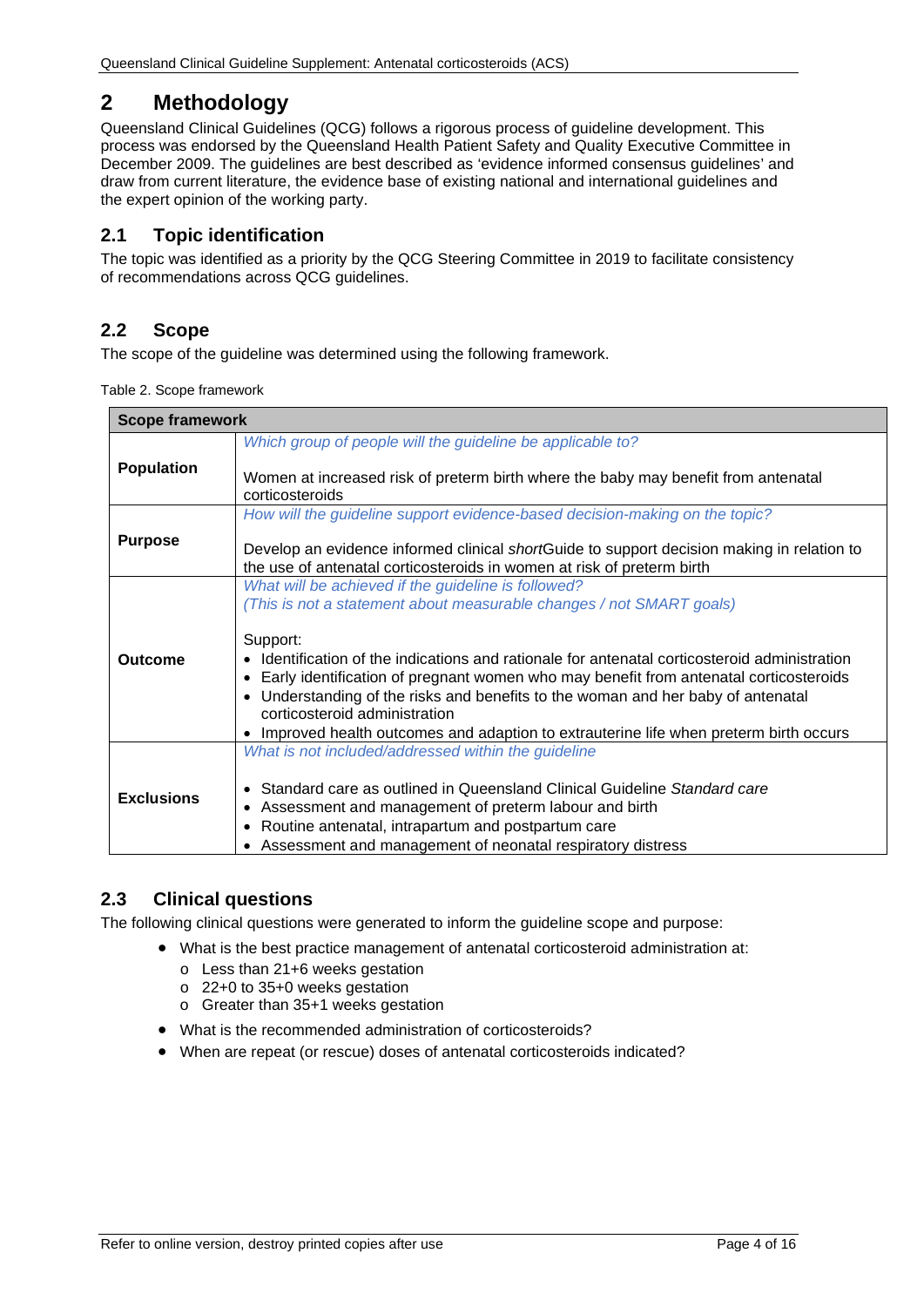# <span id="page-4-0"></span>**2.4 Search strategy**

A search of the literature was conducted during June to December 2020. A further search was conducted in 2021. The QCG search strategy is an iterative process that is repeated and amended as guideline development occurs (e.g. if additional areas of interest emerge, areas of contention requiring more extensive review are identified or new evidence is identified). All guidelines are developed using a basic search strategy. This involves both a formal and informal approach.

<span id="page-4-2"></span>Table 3. Basic search strategy

| <b>Step</b> |                                                                                                             | <b>Consideration</b>                                                                                                                                                                                                                                                                                                                                                                                                                                                                                                                                                       |  |
|-------------|-------------------------------------------------------------------------------------------------------------|----------------------------------------------------------------------------------------------------------------------------------------------------------------------------------------------------------------------------------------------------------------------------------------------------------------------------------------------------------------------------------------------------------------------------------------------------------------------------------------------------------------------------------------------------------------------------|--|
| 1.          | Review clinical guidelines<br>developed by other<br>reputable groups relevant to<br>the clinical speciality | This may include national and/or international guideline<br>$\bullet$<br>writers, professional organisations, government<br>organisations, state based groups.<br>This assists the guideline writer to identify:<br>$\bullet$<br>o The scope and breadth of what others have found useful<br>for clinicians and informs the scope and clinical question<br>development<br>o Identify resources commonly found in guidelines such as<br>flowcharts, audit criteria and levels of evidence<br>o Identify common search and key terms<br>o Identify common and key references |  |
| 2.          | Undertake a foundation<br>search using key search<br>terms                                                  | • Construct a search using common search and key terms<br>identified during Step 1 above<br>Search the following databases<br>o PubMed<br>o CINAHL<br>o Medline<br>o Cochrane Central Register of Controlled Trials<br>o EBSCO<br>o Embase<br>Studies published in English less than or equal to 5 years<br>previous are reviewed in the first instance. Other years<br>may be searched as are relevant to the topic<br>• Save and document the search<br>Add other databases as relevant to the clinical area                                                             |  |
| 3.          | Develop search word list for<br>each clinical question.                                                     | • This may require the development of clinical sub-questions<br>beyond those identified in the initial scope.<br>• Using the foundation search performed at Step 2 as the<br>baseline search framework, refine the search using the<br>specific terms developed for the clinical question<br>• Save and document the search strategy undertaken for<br>each clinical question                                                                                                                                                                                              |  |
| 4.          | Other search strategies                                                                                     | • Search the reference lists of reports and articles for<br>additional studies<br>Access other sources for relevant literature<br>o Known resource sites<br>o Internet search engines<br>o Relevant textbooks                                                                                                                                                                                                                                                                                                                                                              |  |

#### <span id="page-4-1"></span>**2.4.1 Keywords**

The following keywords were used in the basic search strategy: respiratory distress syndrome, preterm labour, corticosteroids, gestation, betamethasone, dexamethasone, administration, rescue dose, fetal lung maturation.

Other keywords may have been used for specific aspects of the guideline.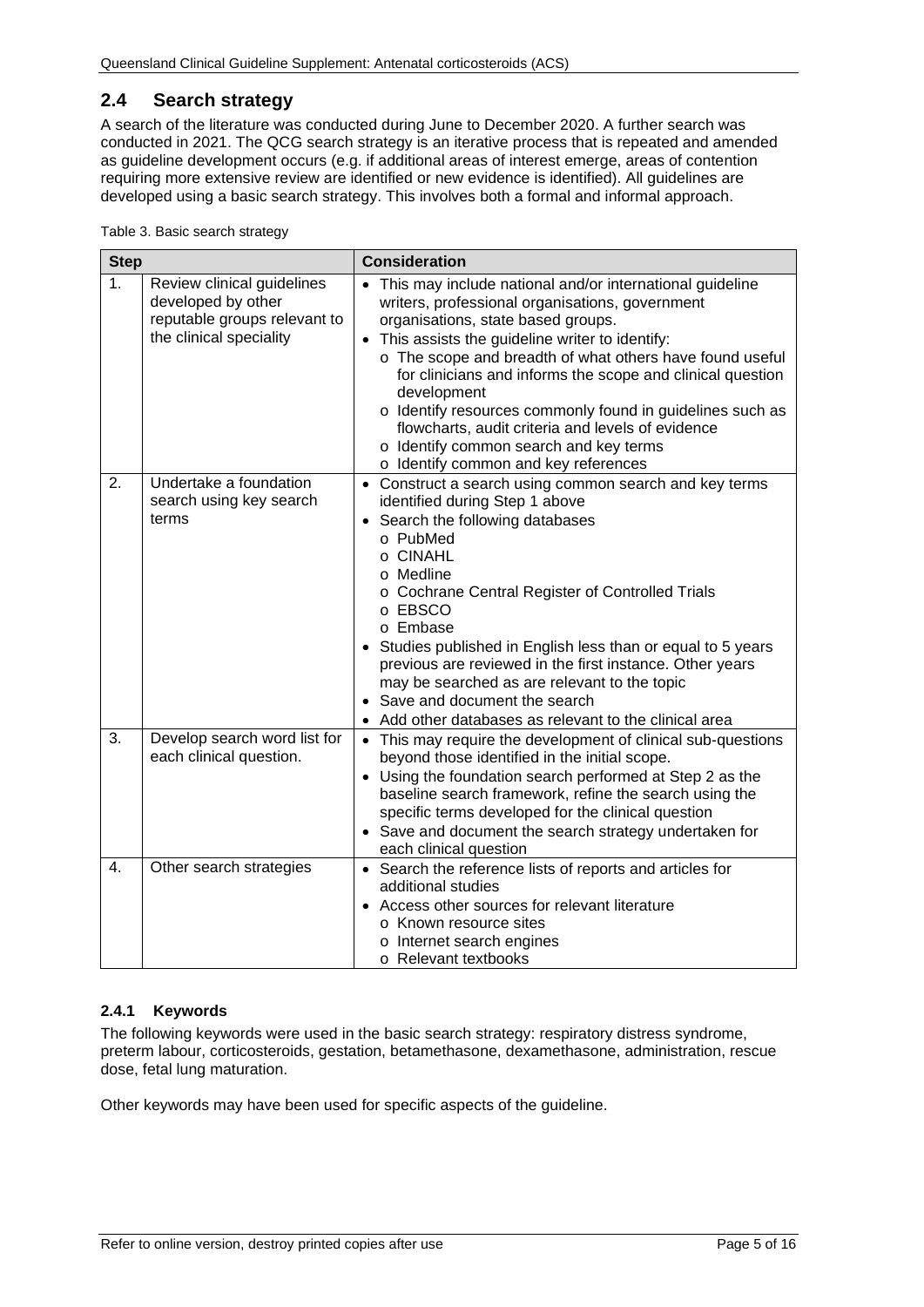# <span id="page-5-0"></span>**2.5 Consultation**

Major consultative and development processes occurred between February to March 2021 and April to May 2021. These are outlined in [Table 4.](#page-5-3)

| <b>Process</b>                   | <b>Activity</b>                                                                                                                                                                                                                                                                                                                                                                                                   |  |  |
|----------------------------------|-------------------------------------------------------------------------------------------------------------------------------------------------------------------------------------------------------------------------------------------------------------------------------------------------------------------------------------------------------------------------------------------------------------------|--|--|
| <b>Clinical lead</b>             | The nominated co-clinical leads were approved by QCG Steering<br>$\bullet$<br>Committee                                                                                                                                                                                                                                                                                                                           |  |  |
| <b>Consumer</b><br>participation | • Consumer participation was invited from a range of consumer focused<br>organisations who had previously accepted an invitation for on-going<br>involvement with QCG                                                                                                                                                                                                                                             |  |  |
| <b>Working party</b>             | • An EOI for working party membership was distributed via email to<br>Queensland clinicians and stakeholders in February 2021<br>The working party was recruited from responses received<br>• Working party members who participated in the working party consultation<br>processes are acknowledged in the guideline supplement<br>Working party consultation occurred in a virtual group via email<br>$\bullet$ |  |  |
| <b>Statewide</b><br>consultation | Consultation was invited from Queensland clinicians and stakeholders<br>$\bullet$<br>during February to March 2021<br>Feedback was received primarily via email<br>$\bullet$<br>All feedback was compiled and provided to the clinical lead and working<br>party members for review and comment                                                                                                                   |  |  |

<span id="page-5-3"></span>

| Table 4. Major guideline development processes |  |  |  |
|------------------------------------------------|--|--|--|
|------------------------------------------------|--|--|--|

## <span id="page-5-1"></span>**2.6 Endorsement**

The guideline was endorsed by the:

- Queensland Clinical Guidelines Steering Committee in July 2021
- Statewide Maternity and Neonatal Clinical Network [Queensland] in August 2021

## <span id="page-5-2"></span>**2.7 Citation**

The recommended citation of Queensland Clinical Guidelines is in the following format:

Queensland Clinical Guidelines. [**Insert Guideline Title**]. Guideline No. [**Insert Guideline Number**]. Queensland Health. [**Insert Year of Publication**]. Available from: [www.health.qld.gov.au/qcg.](http://www.health.qld.gov.au/qcg)

#### **EXAMPLE:**

Queensland Clinical Guidelines. Normal birth. Guideline No. MN17.25-V3-R22. Queensland Health 2017. Available from: [www.health.qld.gov.au/qcg.](http://www.health.qld.gov.au/qcg)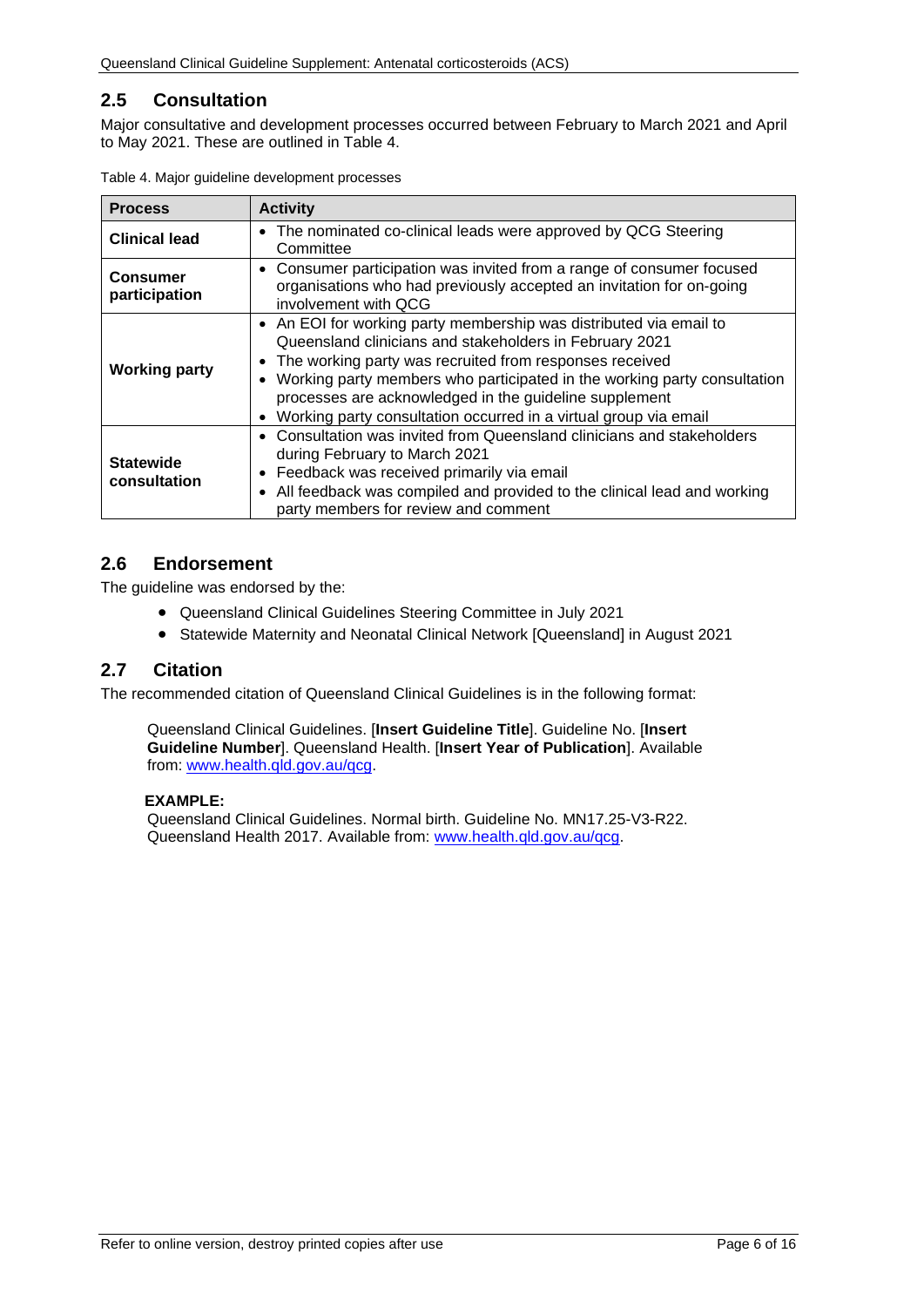# <span id="page-6-0"></span>**3 Levels of evidence**

The levels of evidence identified by the New Zealand and Australian clinical practice guidelines (2015)1 were used to inform the summary recommendations outlined. Levels of evidence are outlined in [Table 5. Levels of evidence](#page-6-2) and Summary recommendations are outlined in Table 6. [Summary](#page-6-3)  [recommendations.](#page-6-3)

<span id="page-6-2"></span>Table 5. Levels of evidence

| <b>Overall grade of recommendation</b> |                                                                                                              |  |
|----------------------------------------|--------------------------------------------------------------------------------------------------------------|--|
| Α                                      | Body of evidence can be trusted to guide practice.                                                           |  |
| в                                      | Body of evidence can be trusted to guide practice in most situations                                         |  |
|                                        | Body of evidence provides some support for recommendation(s), but care should<br>be taken in its application |  |
|                                        | Body of evidence is weak, and recommendation must be applied with caution                                    |  |

## <span id="page-6-1"></span>**3.1 Summary recommendations**

Summary recommendations and levels of evidence are outlined in [Table 5. Levels of evidence .](#page-6-2)

<span id="page-6-3"></span>Table 6. Summary recommendations

| Recommendations <sup>1</sup> |                                                                                                                                                                                                                                                                                                                                                                                                                                                                                                                                                                                                                                                       | Overall grade of<br>recommendation <sup>1</sup> |
|------------------------------|-------------------------------------------------------------------------------------------------------------------------------------------------------------------------------------------------------------------------------------------------------------------------------------------------------------------------------------------------------------------------------------------------------------------------------------------------------------------------------------------------------------------------------------------------------------------------------------------------------------------------------------------------------|-------------------------------------------------|
| 1.                           | In a woman at risk of early preterm, imminent birth use a single<br>course of antenatal corticosteroids:<br>• When gestational age is 34 weeks and 6 days, or less<br>• When preterm birth is planned or expected within the next<br>seven days, even if birth is likely within 24 hours<br>• Regardless of the reason the woman is considered at risk of<br>preterm birth                                                                                                                                                                                                                                                                            | A                                               |
| 2.                           | (Single course) As corticosteroid use:<br>• Either: betamethasone 24 mg in divided doses, completed<br>between 12 and 36 hours<br>• Or: dexamethasone 24 mg in divided doses completed<br>between 24 and 40 hours.                                                                                                                                                                                                                                                                                                                                                                                                                                    | A                                               |
| 3.                           | Use repeat antenatal corticosteroids in women at risk of early<br>preterm, imminent birth following a single course of antenatal<br>corticosteroids:<br>• When gestational age is 32 weeks and 6 days or less<br>• When preterm birth is planned or expected within the next<br>seven days, even if birth is likely within 24 hours<br>• Not less than seven days following a single course of<br>antenatal corticosteroids<br>Regardless of the reason the woman is considered at risk of<br>preterm birth                                                                                                                                           | A                                               |
| 4.                           | (Repeat course) As corticosteroid use:<br>• Either: betamethasone 12 mg as a single repeat dose<br>o After this dose, if the woman has not given birth seven or<br>more days, and less than 14 days from administration of a<br>previous repeat dose, and is still considered to be at risk<br>of preterm birth within the next seven days a further,<br>single, repeat dose of Celestone® Chronodose®** 11.4<br>mg can be administered<br>o Use up to a maximum of three, single, repeat doses only<br>• Or: A single repeat course of betamethasone 24 mg in<br>divided doses completed within 24 hours<br>o Do not give any further repeat courses | A                                               |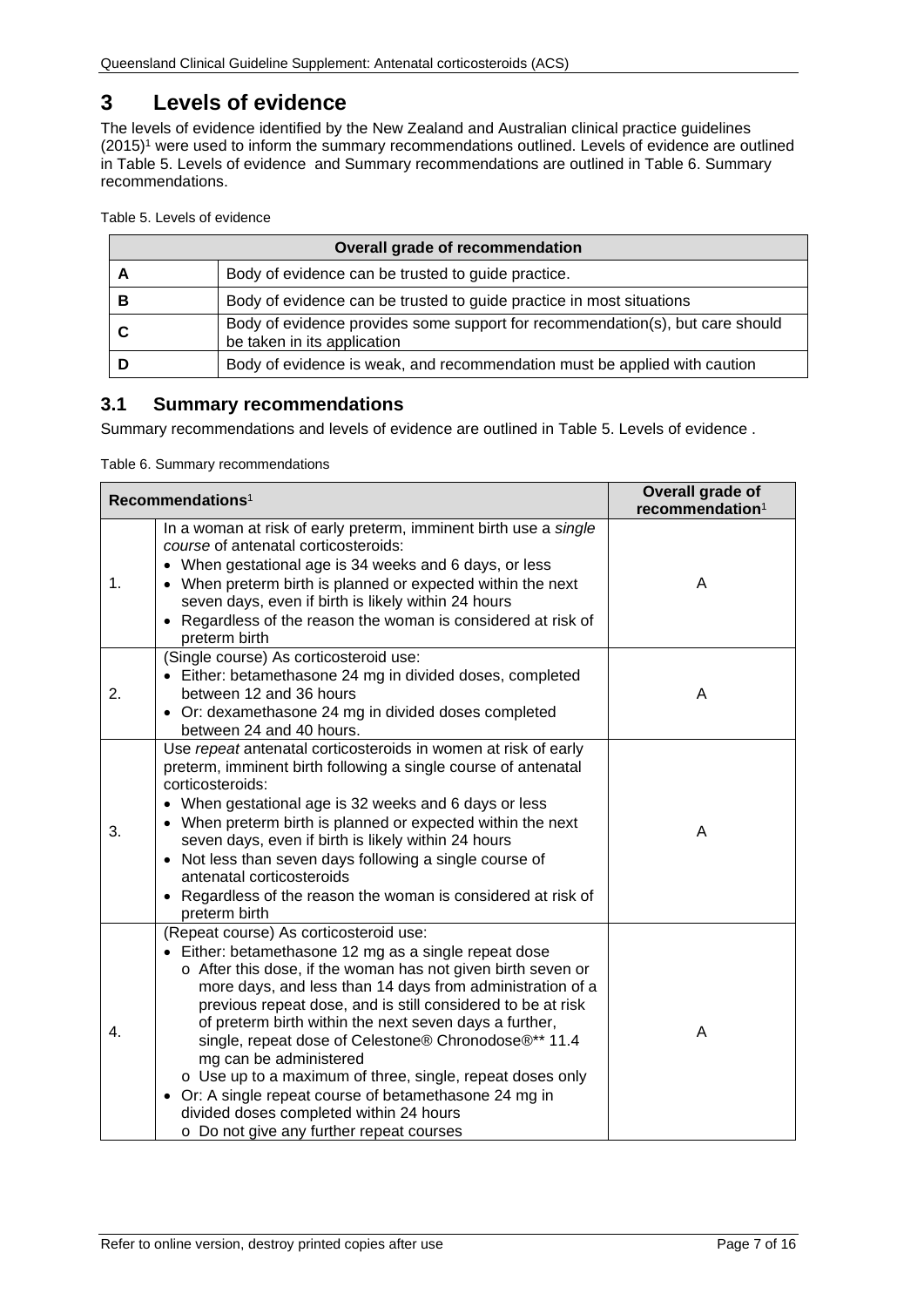# <span id="page-7-0"></span>**4 Implementation**

This guideline is applicable to all Queensland public and private maternity facilities. It can be downloaded in Portable Document Format (PDF) from [www.health.qld.gov.au/qcg](http://www.health.qld.gov.au/qcg)

## <span id="page-7-1"></span>**4.1 Guideline resources**

The following guideline components are provided on the website as separate resources:

- Flowchart: Administration of ACS
- Education resource: Antenatal corticosteroids (ACS)
- Knowledge assessment: Antenatal corticosteroids (ACS)
- Auditing resources: Antenatal corticosteroids (ACS)
- Parent information: Antenatal corticosteroids (ACS)

## <span id="page-7-2"></span>**4.2 Suggested resources**

During the development process stakeholders identified additional resources with potential to complement and enhance guideline implementation and application. The following resources have not been sourced or developed by QCG but are suggested as complimentary to the guideline:

- Parent information targeted at culturally and linguistically diverse populations and Aboriginal and/or Torres Strait Islander people
- Corticosteroid drug protocols for local use and administration

## <span id="page-7-3"></span>**4.3 Implementation measures**

Suggested activities to assist implementation of the guideline are outlined below.

#### <span id="page-7-4"></span>**4.3.1 QCG measures**

- Notify Chief Executive Officer and relevant stakeholders
- Monitor emerging new evidence to ensure guideline reflects contemporaneous practice
- Capture user feedback
- Record and manage change requests

#### <span id="page-7-5"></span>**4.3.2 Hospital and Health Service measures**

Initiate, promote and support local systems and processes to integrate the guideline into clinical practice, including:

- Hospital and Health Service (HHS) Executive endorse the guidelines and their use in the HHS and communicate this to staff
- Promote the introduction of the guideline to relevant health care professionals
- Support education and training opportunities relevant to the guideline and service capabilities
- Align clinical care with guideline recommendations
- Undertake relevant implementation activities as outlined in the *Guideline implementation checklist* available at [www.health.qld.gov.au/qcg](http://www.health.qld.gov.au/qcg)

#### <span id="page-7-6"></span>**4.3.3 Implications for implementation**

The following areas may have implications for local implementation of the guideline recommendations. It is suggested they be considered for successful guideline implementation.

- Economic considerations including opportunity costs
- Human resource requirements including clinician skill mix and scope of practice
- Clinician education and training
- Equipment and consumables purchase and maintenance
- Consumer acceptance
- Model of care and service delivery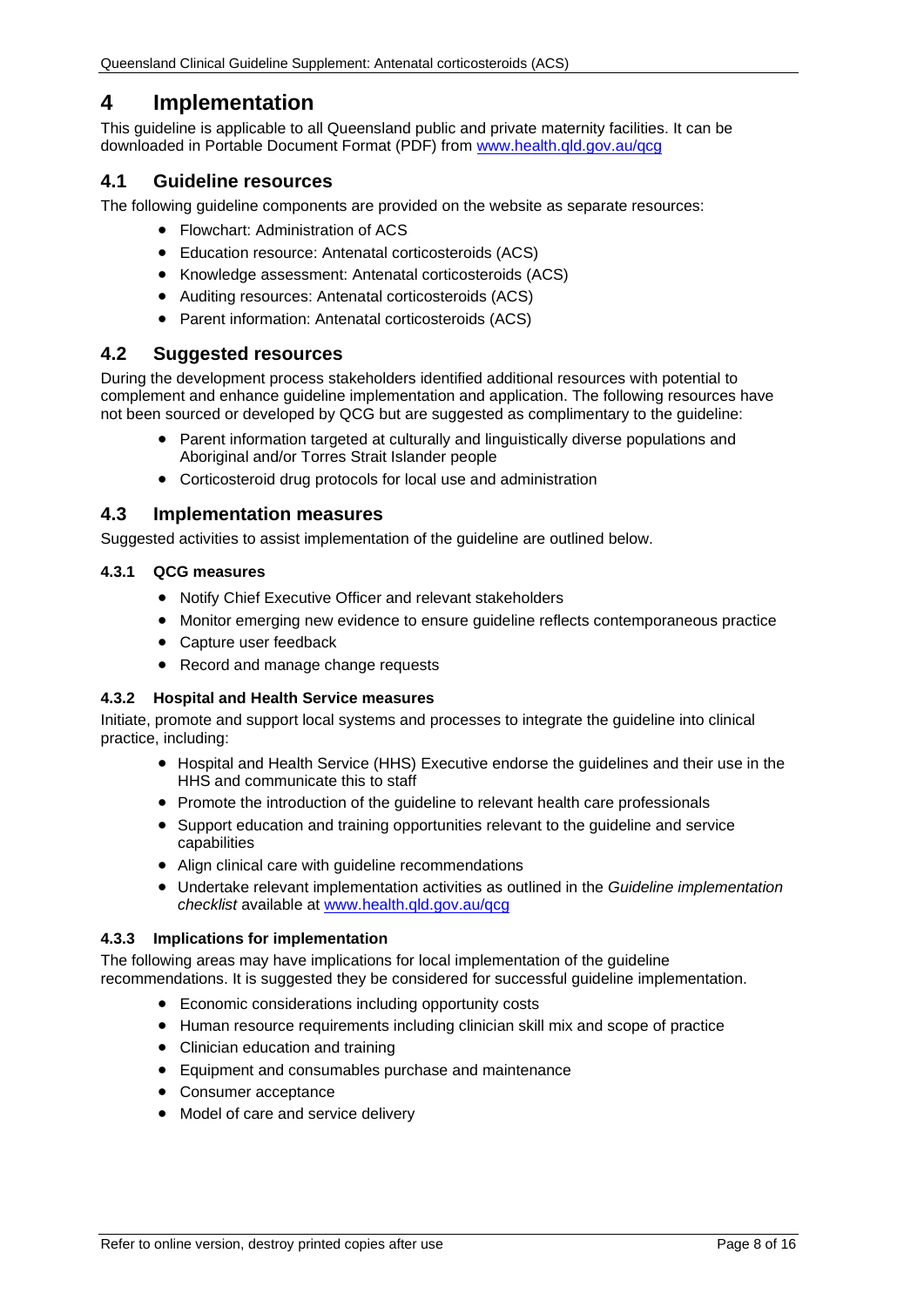## <span id="page-8-0"></span>**4.4 Quality measures**

Auditing of guideline recommendations and content assists with identifying quality of care issues and provides evidence of compliance with the National Safety and Quality Health Service (NSQHS) Standards<sup>2</sup> [Refer to Table 7. [NSQHS Standard 1\]](#page-8-2). Suggested audit and quality measures are identified in [Table 8. Clinical quality measures.](#page-8-3)

<span id="page-8-2"></span>Table 7. NSQHS Standard 1

| NSQHS Standard 1: Clinical governance         |                                                                                                                                                                                           |  |
|-----------------------------------------------|-------------------------------------------------------------------------------------------------------------------------------------------------------------------------------------------|--|
| <b>Clinical performance and effectiveness</b> |                                                                                                                                                                                           |  |
| Criterion 1.27:<br><b>Actions required:</b>   |                                                                                                                                                                                           |  |
| Evidence based care                           | Provide clinicians with ready access to best-practice<br>а.<br>guidelines, integrated care pathways, clinical pathways and<br>decision support tools relevant to their clinical practice  |  |
|                                               | Support clinicians to use the best available evidence,<br>b.<br>including relevant clinical care standards developed by the<br>Australian Commission on Safety and Quality in Health Care |  |

<span id="page-8-3"></span>The following clinical quality measures are suggested:

Table 8. Clinical quality measures

| <b>No</b> | <b>Audit criteria</b>                                                                                                                                    | <b>Guideline Section</b>                             |
|-----------|----------------------------------------------------------------------------------------------------------------------------------------------------------|------------------------------------------------------|
|           | Proportion of women at high risk of imminent preterm birth<br>between 22+0 to 34+6 weeks gestation who were offered<br>antenatal corticosteroids         | General considerations                               |
| 2.        | Proportion of women who are counselled regarding the risks<br>and uncertainties surrounding the evidence of antenatal<br>corticosteroid administration   | Benefits and risks                                   |
| 3.        | Proportion of women with indications for antenatal<br>corticosteroids, who receive a full course of corticosteroids<br>within 7 days prior to birth      | Dosing and<br>administration                         |
| 4.        | Proportion of women who receive a full antenatal assessment<br>to determine risk of imminent preterm birth prior to<br>administration of corticosteroids | Assessment,<br>administration timing<br>and transfer |

## <span id="page-8-1"></span>**4.5 Areas for future research**

During development the following areas were identified as having limited or poor quality evidence to inform clinical decision making. Further research in these areas may be useful.

- Does the administration of antenatal betamethasone/dexamethasone for women at high risk of imminent birth adequately reduce respiratory distress syndrome in the baby?
- Following administration of antenatal corticosteroids, what are the longer term effects on the baby as they develop into adulthood?
- What are the neonatal outcomes related to the administration of antenatal corticosteroids between 37 and 39 week gestations (special care nursery/intensive care unit admission)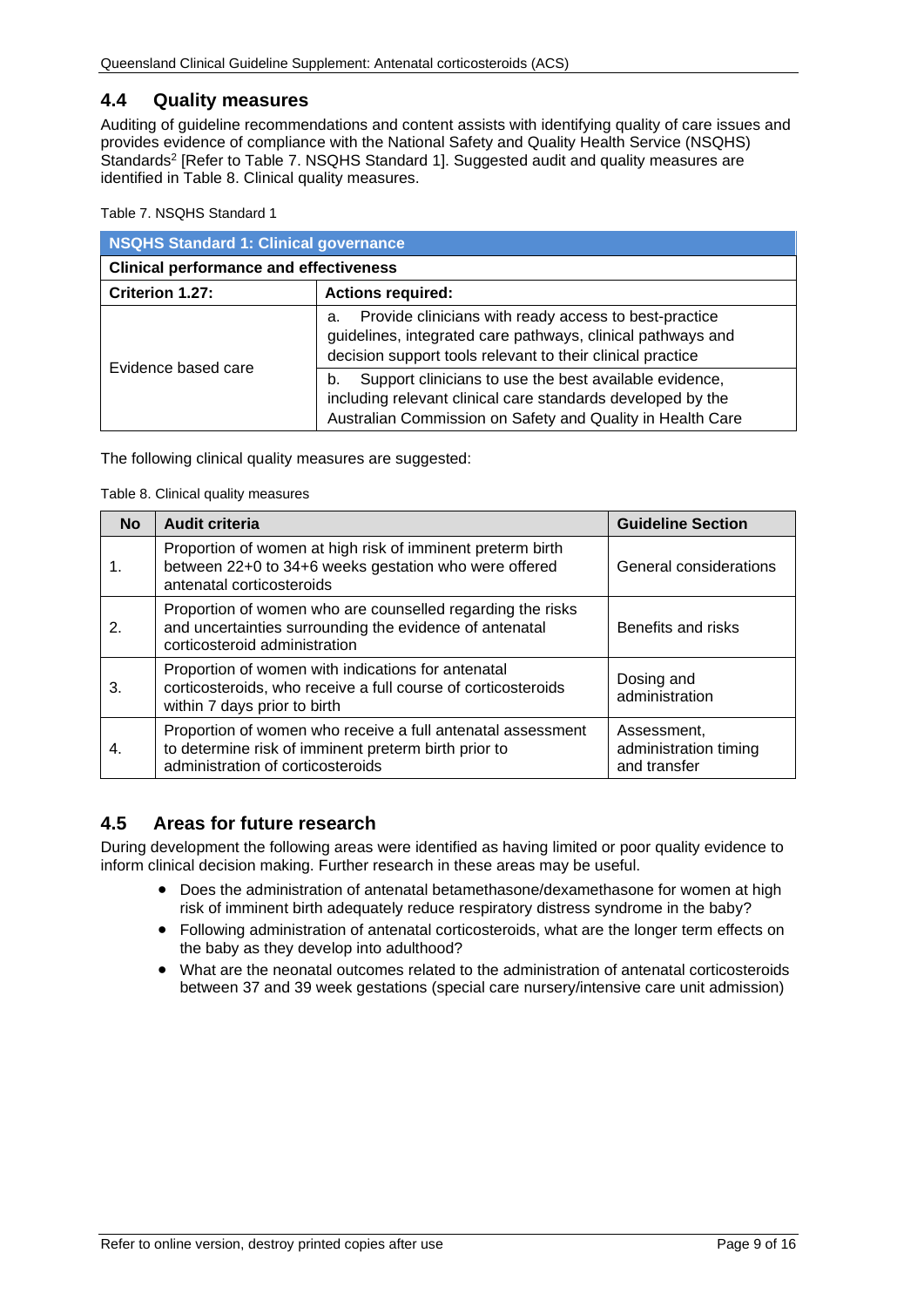# **4.6 Safety and quality**

Implementation of this guideline provides evidence of compliance with the National Safety and Quality Health Service Standards and Australian Council on Healthcare Standards (ACHS).<sup>2,</sup>

Table 9. NSQHS criteria

<span id="page-9-1"></span><span id="page-9-0"></span>

| <b>NSQHS criteria</b>                                                                                                                                                                                                            | <b>Actions required</b>                                                                                                                                                                                                                                                                                                                                                                                                                                                   | $\boxtimes$ Evidence of compliance                                                                                                                                                                                                                                                                                                                                                                                                                                                                          |  |  |
|----------------------------------------------------------------------------------------------------------------------------------------------------------------------------------------------------------------------------------|---------------------------------------------------------------------------------------------------------------------------------------------------------------------------------------------------------------------------------------------------------------------------------------------------------------------------------------------------------------------------------------------------------------------------------------------------------------------------|-------------------------------------------------------------------------------------------------------------------------------------------------------------------------------------------------------------------------------------------------------------------------------------------------------------------------------------------------------------------------------------------------------------------------------------------------------------------------------------------------------------|--|--|
| <b>NSQHS Standard 1: Clinical governance</b>                                                                                                                                                                                     |                                                                                                                                                                                                                                                                                                                                                                                                                                                                           |                                                                                                                                                                                                                                                                                                                                                                                                                                                                                                             |  |  |
| Patient safety and quality systems<br>Safety and quality systems are<br>integrated with governance processes<br>to enable organisations to actively<br>manage and improve the safety and<br>quality of health care for patients. | Diversity and high risk groups<br>1.15 The health service organisation:<br>a. Identifies the diversity of the consumers using its services<br>b. Identifies groups of patients using its services who are at higher<br>risk of harm<br>c. Incorporates information on the diversity of its consumers and<br>higher-risk groups into the planning and delivery of care                                                                                                     | Assessment and care appropriate to the cohort of patients is<br>☑<br>identified in the guideline<br>High risk groups are identified in the guideline<br>☑<br>The guideline is based on the best available evidence<br>☑                                                                                                                                                                                                                                                                                     |  |  |
| <b>Clinical performance and</b><br>effectiveness<br>The workforce has the right<br>qualifications, skills and supervision to                                                                                                     | <b>Evidence based care</b><br>1.27 The health service organisation has processes that:<br>a. Provide clinicians with ready access to best-practice guidelines,<br>integrated care pathways, clinical pathways and decision support<br>tools relevant to their clinical practice<br>b. Support clinicians to use the best available evidence, including<br>relevant clinical care standards developed by the Australian<br>Commission on Safety and Quality in Health Care | ☑ Queensland Clinical Guidelines is funded by Queensland Health<br>to develop clinical guidelines relevant to the service line to guide<br>safe patient care across Queensland<br>$\boxtimes$ The guideline provides evidence-based and best practice<br>recommendations for care<br>$\boxtimes$ The guideline is endorsed for use in Queensland Health<br>facilities.<br>☑ A desktop icon is available on every Queensland Health<br>computer desktop to provide quick and easy access to the<br>quideline |  |  |
| provide safe, high-quality health care to<br>patients.                                                                                                                                                                           | Performance management<br>1.22 The health service organisation has valid and reliable<br>performance review processes that:<br>a. Require members of the workforce to regularly take part in a<br>review of their performance<br>b. Identify needs for training and development in safety and quality<br>c. Incorporate information on training requirements into the<br>organisation's training system                                                                   | The guideline has accompanying educational resources to<br>☑<br>support ongoing safety and quality education for identified<br>professional and personal development. The resources are<br>freely available on the internet http://www.health.qld.gov.au/qcg                                                                                                                                                                                                                                                |  |  |
| Patient safety and quality systems<br>Safety and quality systems are<br>integrated with governance processes<br>to enable organisations to actively<br>manage and improve the safety and<br>quality of health care for patients. | <b>Policies and procedures</b><br>1.7 The health service organisation uses a risk management<br>approach to:<br>a. Set out, review, and maintain the currency and effectiveness of,<br>policies, procedures and protocols<br>b. Monitor and take action to improve adherence to policies,<br>procedures and protocols<br>c. Review compliance with legislation, regulation and jurisdictional<br>requirements                                                             | $\boxtimes$ QCG has established processes to review and maintain all<br>guidelines and associated resources<br>☑ Change requests are managed to ensure currency of published<br>quidelines<br>Implementation tools and checklist are provided to assist with<br>☑<br>adherence to guidelines<br>Suggested audit criteria are provided in guideline supplement<br>☑<br>The guidelines comply with legislation, regulation and<br>☑<br>jurisdictional requirements                                            |  |  |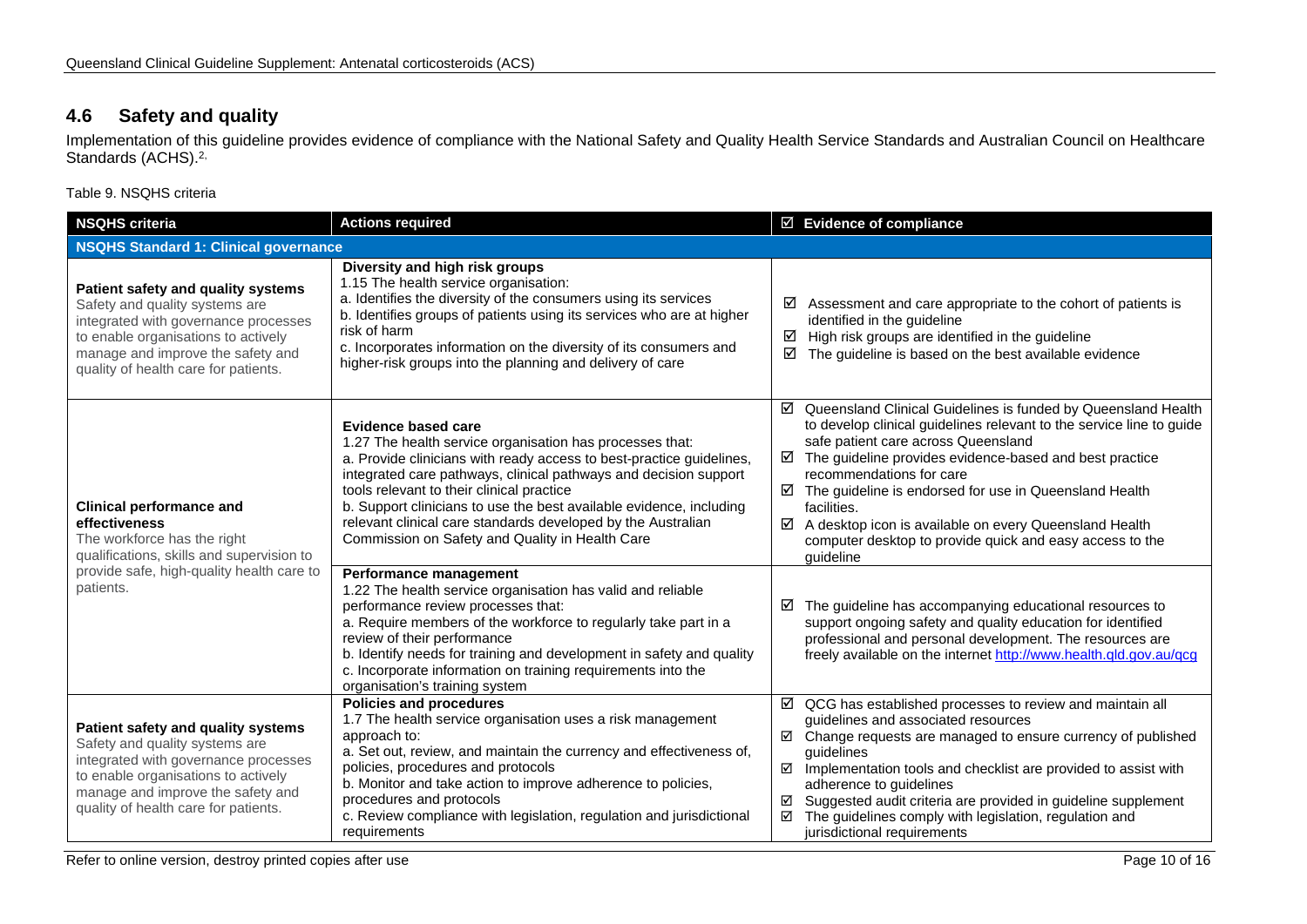| <b>NSQHS criteria</b>                                                                                                                                                                                                                                                                                                      | <b>Actions required</b>                                                                                                                                                                                                                                                                                                                                                                                                                                                                                                                                                                                                                                                                                                                                                                                                                                                                                                                                                                         | $\boxtimes$ Evidence of compliance                                                                                                                                                                                                                                                                                                                                                                                                                                                     |  |  |  |
|----------------------------------------------------------------------------------------------------------------------------------------------------------------------------------------------------------------------------------------------------------------------------------------------------------------------------|-------------------------------------------------------------------------------------------------------------------------------------------------------------------------------------------------------------------------------------------------------------------------------------------------------------------------------------------------------------------------------------------------------------------------------------------------------------------------------------------------------------------------------------------------------------------------------------------------------------------------------------------------------------------------------------------------------------------------------------------------------------------------------------------------------------------------------------------------------------------------------------------------------------------------------------------------------------------------------------------------|----------------------------------------------------------------------------------------------------------------------------------------------------------------------------------------------------------------------------------------------------------------------------------------------------------------------------------------------------------------------------------------------------------------------------------------------------------------------------------------|--|--|--|
| <b>NSQHS Standard 2: Partnering with Consumers</b>                                                                                                                                                                                                                                                                         |                                                                                                                                                                                                                                                                                                                                                                                                                                                                                                                                                                                                                                                                                                                                                                                                                                                                                                                                                                                                 |                                                                                                                                                                                                                                                                                                                                                                                                                                                                                        |  |  |  |
| <b>Health literacy</b><br>Health service organisations<br>communicate with consumers in a way<br>that supports effective partnerships.                                                                                                                                                                                     | Communication that supports effective partnerships<br>2.8 The health service organisation uses communication<br>mechanisms that are tailored to the diversity of the consumers who<br>use its services and, where relevant, the diversity of the local<br>community<br>2.9 Where information for patients, carers, families and consumers<br>about health and health services is developed internally, the<br>organisation involves consumers in its development and review<br>2.10 The health service organisation supports clinicians to<br>communicate with patients, carers, families and consumers about<br>health and health care so that:<br>a. Information is provided in a way that meets the needs of patients,<br>carers, families and consumers<br>b. Information provided is easy to understand and use<br>c. The clinical needs of patients are addressed while they are in the<br>health service organisation<br>d. Information needs for ongoing care are provided on discharge | $\boxtimes$ Consumer consultation was sought and obtained during the<br>development of the guideline. Refer to the acknowledgement<br>section of the guideline for details<br>$\boxtimes$ Consumer information is developed to align with the guideline<br>and included consumer involvement during development and<br>review<br>$\boxtimes$ The consumer information was developed using plain English<br>and with attention to literacy and ease of reading needs of the<br>consumer |  |  |  |
| Partnering with consumers in<br>organisational design and<br>qovernance<br>Consumers are partners in the design<br>and governance of the organisation.                                                                                                                                                                     | Partnerships in healthcare governance planning, design,<br>measurement and evaluation<br>2.11 The health service organisation:<br>a. Involves consumers in partnerships in the governance of, and to<br>design, measure and evaluate, health care<br>b. Has processes so that the consumers involved in these<br>partnerships reflect the diversity of consumers who use the service<br>or, where relevant, the diversity of the local community<br>2.14 The health service organisation works in partnership with<br>consumers to incorporate their views and experiences into training<br>and education for the workforce                                                                                                                                                                                                                                                                                                                                                                     | $\boxtimes$ Consumers are members of guideline working parties<br>$\boxtimes$ The guideline is based on the best available evidence<br>$\boxtimes$ The guidelines and consumer information are endorsed by the<br>QCG and Queensland Statewide Maternity and Neonatal Clinical<br>Network Steering Committees which includes consumer<br>membership                                                                                                                                    |  |  |  |
| <b>NSQHS Standard 4: Medication safety</b>                                                                                                                                                                                                                                                                                 |                                                                                                                                                                                                                                                                                                                                                                                                                                                                                                                                                                                                                                                                                                                                                                                                                                                                                                                                                                                                 |                                                                                                                                                                                                                                                                                                                                                                                                                                                                                        |  |  |  |
| <b>Clinical governance and quality</b><br>improvement to support medication<br>management<br>Organisation-wide systems are used to<br>support and promote safety for<br>procuring, supplying, storing,<br>compounding, manufacturing,<br>prescribing, dispensing, administering<br>and monitoring the effects of medicines | Integrating clinical governance<br>4.1 Clinicians use the safety and quality systems from the Clinical<br>Governance Standard when:<br>a. Implementing policies and procedures for medication<br>management<br>b. Managing risks associated with medication management<br>c. Identifying training requirements for medication management                                                                                                                                                                                                                                                                                                                                                                                                                                                                                                                                                                                                                                                        | The guideline provides current evidence based<br>☑<br>recommendations about medication                                                                                                                                                                                                                                                                                                                                                                                                 |  |  |  |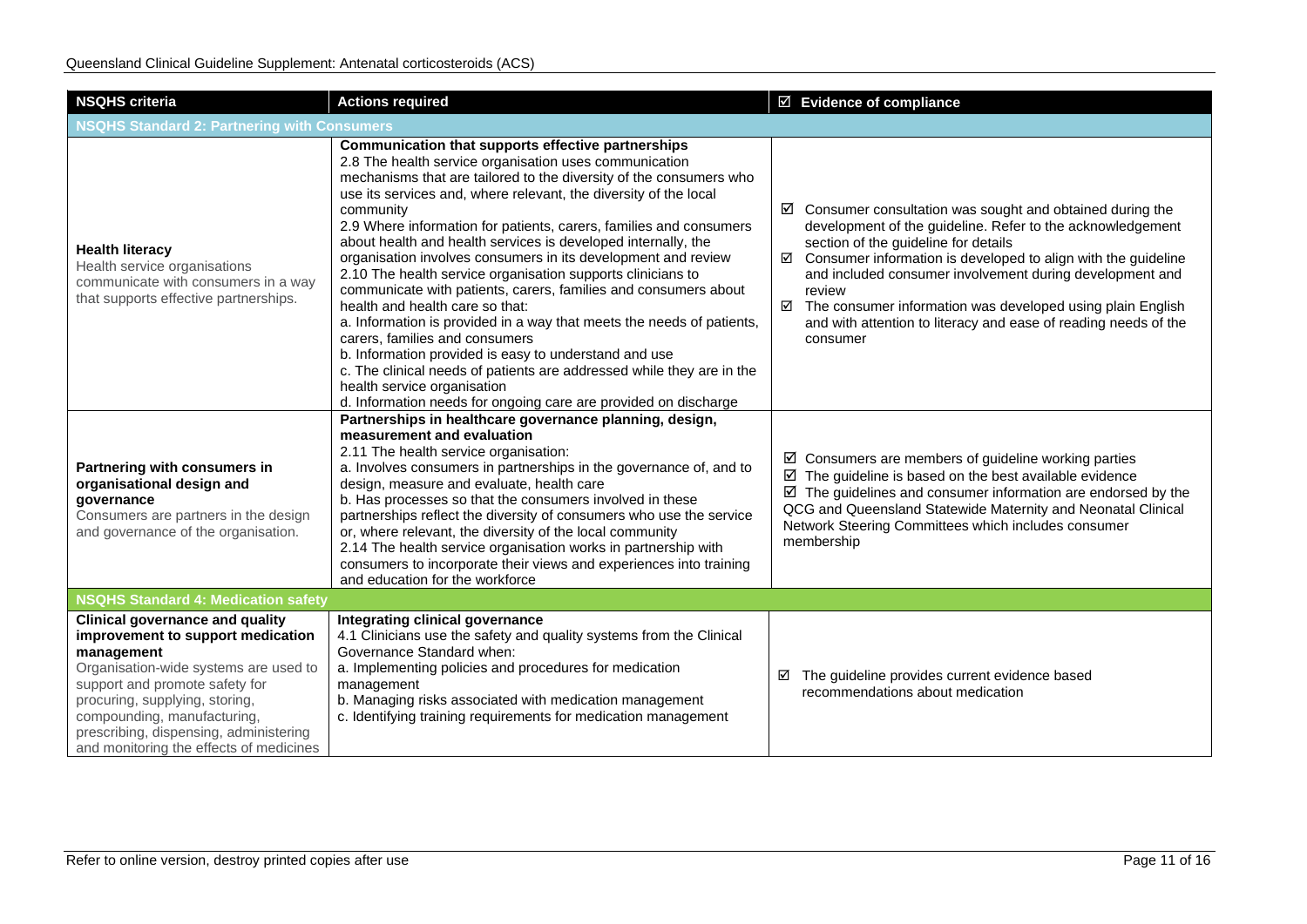| <b>NSQHS criteria</b>                                                                                                                                                                                                                         | <b>Actions required</b>                                                                                                                                                                                                                                                                                                                                                                                                                                                                                                                                                                                                                                                                                                                                                                                                                                                                                                                                                                                                                                                                                                                                                                                                                                                                            | $\boxtimes$ Evidence of compliance                                                                                                                                                                                                                                                                                                                                                                                                                                                                                  |
|-----------------------------------------------------------------------------------------------------------------------------------------------------------------------------------------------------------------------------------------------|----------------------------------------------------------------------------------------------------------------------------------------------------------------------------------------------------------------------------------------------------------------------------------------------------------------------------------------------------------------------------------------------------------------------------------------------------------------------------------------------------------------------------------------------------------------------------------------------------------------------------------------------------------------------------------------------------------------------------------------------------------------------------------------------------------------------------------------------------------------------------------------------------------------------------------------------------------------------------------------------------------------------------------------------------------------------------------------------------------------------------------------------------------------------------------------------------------------------------------------------------------------------------------------------------|---------------------------------------------------------------------------------------------------------------------------------------------------------------------------------------------------------------------------------------------------------------------------------------------------------------------------------------------------------------------------------------------------------------------------------------------------------------------------------------------------------------------|
| <b>NSQHS Standard 5: Comprehensive care</b>                                                                                                                                                                                                   |                                                                                                                                                                                                                                                                                                                                                                                                                                                                                                                                                                                                                                                                                                                                                                                                                                                                                                                                                                                                                                                                                                                                                                                                                                                                                                    |                                                                                                                                                                                                                                                                                                                                                                                                                                                                                                                     |
| <b>Clinical governance and quality</b><br>improvement to support<br>comprehensive care<br>Systems are in place to support<br>clinicians to deliver comprehensive care                                                                         | Integrating clinical governance<br>5.1 Clinicians use the safety and quality systems from the Clinical<br>Governance Standard when:<br>a. Implementing policies and procedures for comprehensive care<br>b. Managing risks associated with comprehensive care<br>c. Identifying training requirements to deliver comprehensive care<br><b>Partnering with consumers</b><br>5.3 Clinicians use organisational processes from the Partnering with<br>Consumers Standard when providing comprehensive care to:<br>a. Actively involve patients in their own care<br>b. Meet the patient's information needs<br>c. Share decision-making                                                                                                                                                                                                                                                                                                                                                                                                                                                                                                                                                                                                                                                               | $\boxtimes$ The guideline has accompanying educational resources to<br>support ongoing safety and quality education for identified<br>professional and personal development. The resources are<br>freely available on the internet http://www.health.qld.gov.au/qcg<br>$\boxtimes$ The guideline provides evidence-based and best practice<br>recommendations for care<br>$\boxtimes$ Consumer information is developed for the guideline                                                                           |
| <b>NSQHS Standard 6: Communicating for safety</b>                                                                                                                                                                                             |                                                                                                                                                                                                                                                                                                                                                                                                                                                                                                                                                                                                                                                                                                                                                                                                                                                                                                                                                                                                                                                                                                                                                                                                                                                                                                    |                                                                                                                                                                                                                                                                                                                                                                                                                                                                                                                     |
| <b>Clinical governance and quality</b><br>improvement to support effective<br>communication<br>Systems are in place for effective and<br>coordinated communication that<br>supports the delivery of continuous and<br>safe care for patients. | Integrating clinical governance<br>6.1 Clinicians use the safety and quality systems from the Clinical<br>Governance Standard when:<br>a. Implementing policies and procedures to support effective clinical<br>communication<br>b. Managing risks associated with clinical communication<br>c. Identifying training requirements for effective and coordinated<br>clinical communication<br><b>Partnering with consumers</b><br>6.3 Clinicians use organisational processes from the Partnering with<br>Consumers Standard to effectively communicate with patients,<br>carers and families during high-risk situations to:<br>a. Actively involve patients in their own care<br>b. Meet the patient's information needs<br>c. Share decision-making<br>Organisational processes to support effective communication<br>6.4 The health service organisation has clinical communications<br>processes to support effective communication when:<br>a. Identification and procedure matching should occur<br>b. All or part of a patient's care is transferred within the organisation,<br>between multidisciplinary teams, between clinicians or between<br>organisations; and on discharge<br>c. Critical information about a patient's care, including information on<br>risks, emerges or changes | $\boxtimes$ Requirements for effective clinical communication by clinicians<br>are identified<br>$\boxtimes$ The guideline provides evidence-based and best practice<br>recommendations for communication between clinicians<br>$\boxtimes$ The guideline provides evidence-based and best practice<br>recommendations for communication with patients, carers and<br>families<br>$\boxtimes$ The guideline provides evidence-based and best practice<br>recommendations for discharge planning and follow -up care |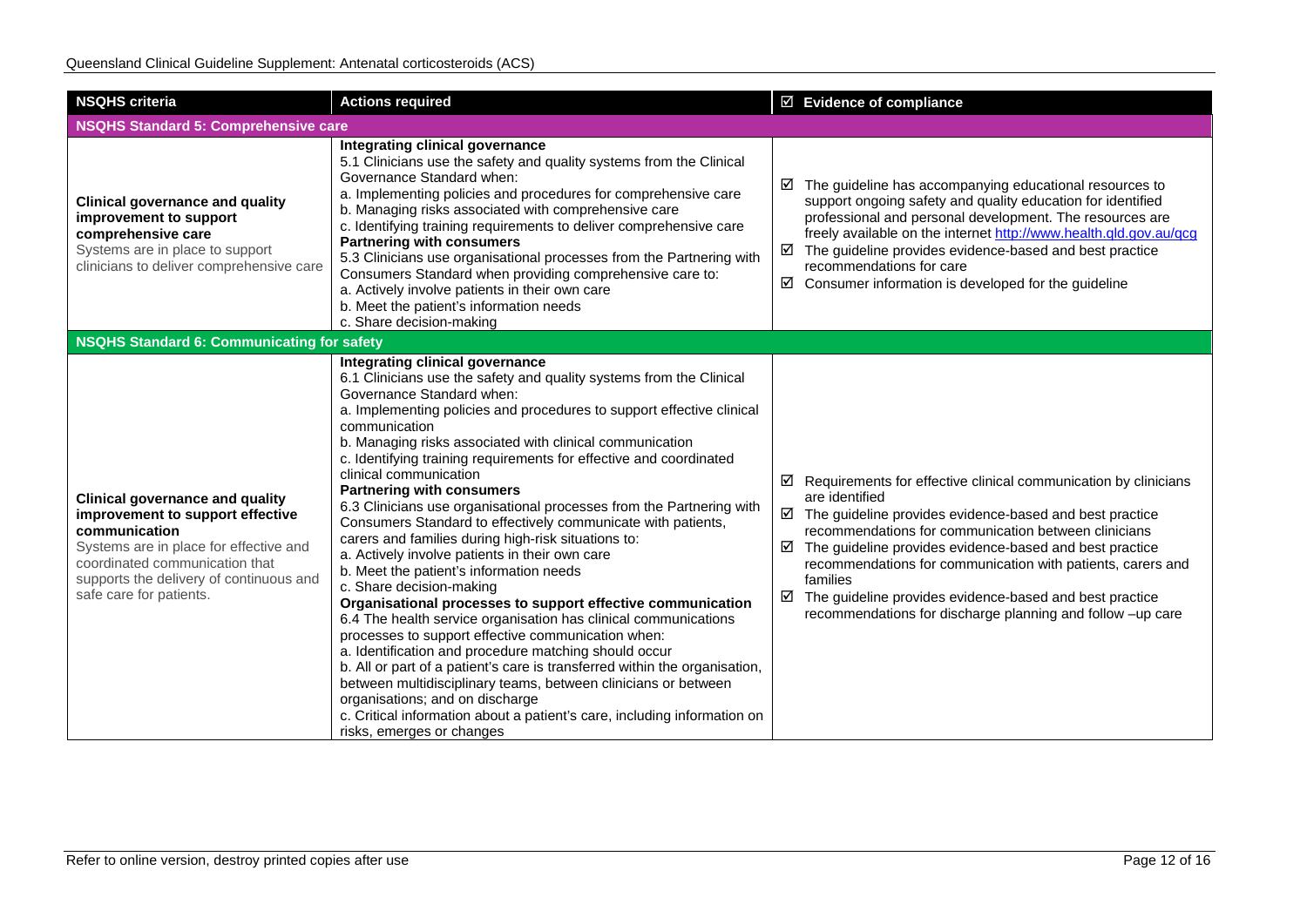| <b>NSQHS criteria</b>                                                                                                                                                                          | <b>Actions required</b>                                                                                                                                                                                                                                                                                                                                                                                                                                                                                                                                                                                                                                                                                                                                                                                                                                                                                                                                                                             |  | $\boxtimes$ Evidence of compliance                                                                                                                                                 |  |  |
|------------------------------------------------------------------------------------------------------------------------------------------------------------------------------------------------|-----------------------------------------------------------------------------------------------------------------------------------------------------------------------------------------------------------------------------------------------------------------------------------------------------------------------------------------------------------------------------------------------------------------------------------------------------------------------------------------------------------------------------------------------------------------------------------------------------------------------------------------------------------------------------------------------------------------------------------------------------------------------------------------------------------------------------------------------------------------------------------------------------------------------------------------------------------------------------------------------------|--|------------------------------------------------------------------------------------------------------------------------------------------------------------------------------------|--|--|
| <b>NSQHS Standard 6: Communicating for safety (continued)</b>                                                                                                                                  |                                                                                                                                                                                                                                                                                                                                                                                                                                                                                                                                                                                                                                                                                                                                                                                                                                                                                                                                                                                                     |  |                                                                                                                                                                                    |  |  |
| <b>Communication of critical</b><br>information<br>Systems to effectively communicate<br>critical information and risks when they<br>emerge or change are used to ensure<br>safe patient care. | <b>Communicating critical information</b><br>6.9 Clinicians and multidisciplinary teams use clinical<br>communication processes to effectively communicate critical<br>information, alerts and risks, in a timely way, when they emerge or<br>change to:<br>a. Clinicians who can make decisions about care<br>b. Patients, carers and families, in accordance with the wishes of the<br>patient<br>6.10 The health service organisation ensures that there are<br>communication processes for patients, carers and families to directly<br>communicate critical information and risks about care to clinicians                                                                                                                                                                                                                                                                                                                                                                                     |  | $\boxtimes$ Requirements for effective clinical communication of critical<br>information are identified<br>$\boxtimes$ Requirements for escalation of care are identified          |  |  |
| <b>Correct identification and procedure</b><br>matching<br>Systems to maintain the identity of the<br>patient are used to ensure that the<br>patient receives the care intended for<br>them.   | Correct identification and procedure matching<br>6.5 The health service organisation:<br>a. Defines approved identifiers for patients according to best-<br>practice guidelines<br>b. Requires at least three approved identifiers on registration and<br>admission; when care, medication, therapy and other services are<br>provided; and when clinical handover, transfer or discharge<br>documentation is generated                                                                                                                                                                                                                                                                                                                                                                                                                                                                                                                                                                             |  | $\boxtimes$ Requirements for safe and for correct patient identification are<br>identified                                                                                         |  |  |
| <b>Communicating at clinical handover</b><br>Processes for structured clinical<br>handover are used to effectively<br>communicate about the health care of<br>patients.                        | <b>Clinical handover</b><br>6.7 The health service organisation, in collaboration with clinicians,<br>defines the:<br>a. Minimum information content to be communicated at clinical<br>handover, based on best-practice guidelines<br>b. Risks relevant to the service context and the particular needs of<br>patients, carers and families<br>c. Clinicians who are involved in the clinical handover<br>6.8 Clinicians use structured clinical handover processes that<br>include:<br>a. Preparing and scheduling clinical handover<br>b. Having the relevant information at clinical handover<br>c. Organising relevant clinicians and others to participate in clinical<br>handover<br>d. Being aware of the patient's goals and preferences<br>e. Supporting patients, carers and families to be involved in clinical<br>handover, in accordance with the wishes of the patient<br>f. Ensuring that clinical handover results in the transfer of<br>responsibility and accountability for care |  | ☑ The guideline acknowledges the need for local protocols to<br>support transfer of information, professional responsibility and<br>accountability for some or all aspects of care |  |  |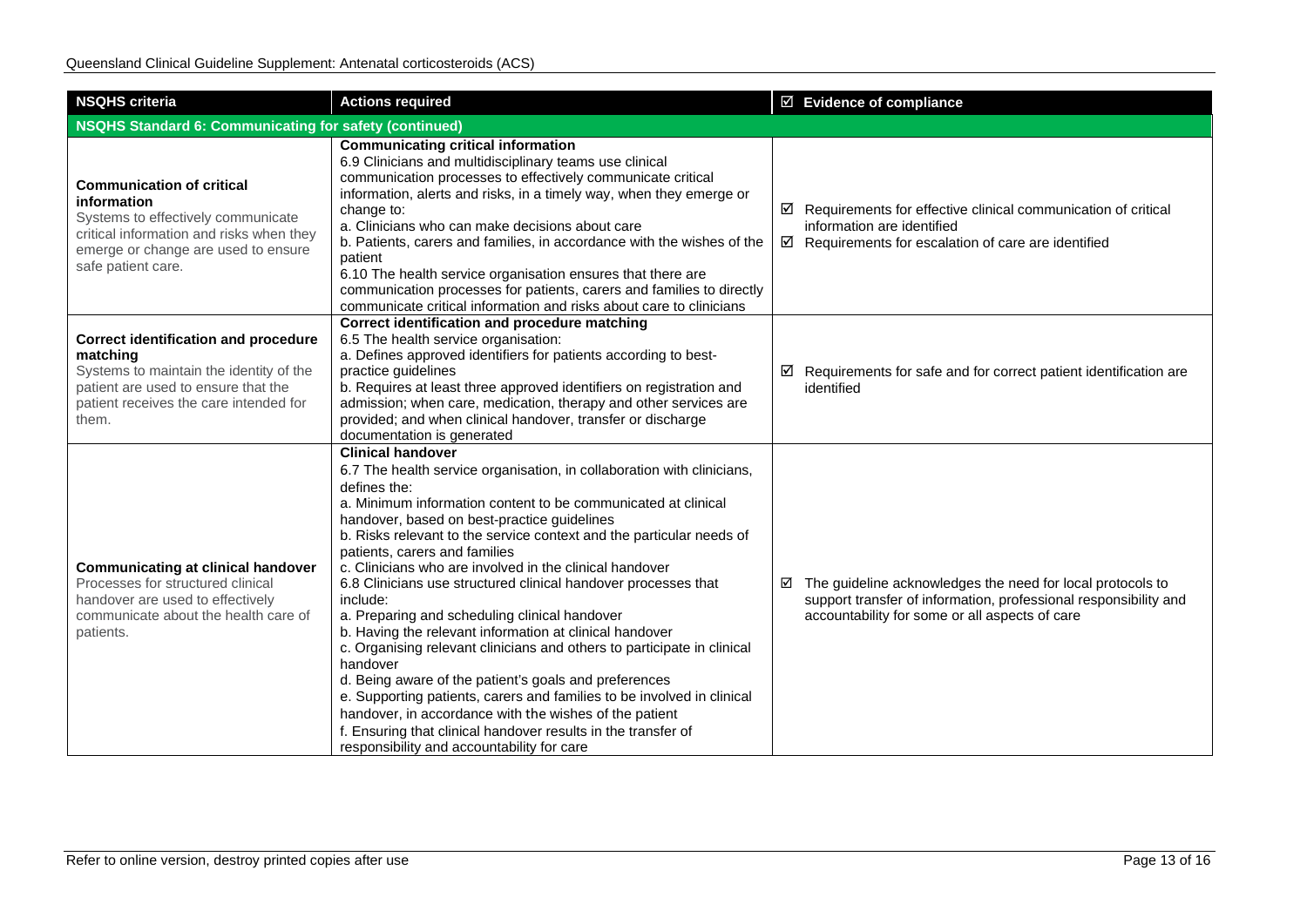| <b>NSQHS criteria</b>                                                                                                                                                                                                                                                                              | <b>Actions required</b>                                                                                                                                                                                                                                                                                                                                                                                                                                                                                                                                                                                                                                                                                                                                                                                                                                                                                                                                                                                                                                                                                                                                                                                                              | $\boxtimes$ Evidence of compliance                                                                                                                                                                                                                                                         |  |  |  |
|----------------------------------------------------------------------------------------------------------------------------------------------------------------------------------------------------------------------------------------------------------------------------------------------------|--------------------------------------------------------------------------------------------------------------------------------------------------------------------------------------------------------------------------------------------------------------------------------------------------------------------------------------------------------------------------------------------------------------------------------------------------------------------------------------------------------------------------------------------------------------------------------------------------------------------------------------------------------------------------------------------------------------------------------------------------------------------------------------------------------------------------------------------------------------------------------------------------------------------------------------------------------------------------------------------------------------------------------------------------------------------------------------------------------------------------------------------------------------------------------------------------------------------------------------|--------------------------------------------------------------------------------------------------------------------------------------------------------------------------------------------------------------------------------------------------------------------------------------------|--|--|--|
| NSQHS Standard 8: Recognising and responding to acute deterioration                                                                                                                                                                                                                                |                                                                                                                                                                                                                                                                                                                                                                                                                                                                                                                                                                                                                                                                                                                                                                                                                                                                                                                                                                                                                                                                                                                                                                                                                                      |                                                                                                                                                                                                                                                                                            |  |  |  |
| <b>Clinical governance and quality</b><br>improvement to support recognition<br>and response systems<br>Organisation-wide systems are used to<br>support and promote detection and<br>recognition of acute deterioration, and<br>the response to patients whose<br>condition acutely deteriorates. | Integrating clinical governance<br>8.1 Clinicians use the safety and quality systems from the Clinical<br>Governance Standard when:<br>a. Implementing policies and procedures for recognising and<br>responding to acute deterioration<br>b. Managing risks associated with recognising and responding to<br>acute deterioration<br>c. Identifying training requirements for recognising and responding<br>to acute deterioration<br><b>Partnering with consumers</b><br>8.3 Clinicians use organisational processes from the Partnering with<br>Consumers Standard when recognising and responding to acute<br>deterioration to:<br>a. Actively involve patients in their own care<br>b. Meet the patient's information needs<br>c. Share decision-making<br>Recognising acute deterioration<br>8.4 The health service organisation has processes for clinicians to<br>detect acute physiological deterioration that require clinicians to:<br>a. Document individualised vital sign monitoring plans<br>b. Monitor patients as required by their individualised monitoring<br>plan<br>c. Graphically document and track changes in agreed observations<br>to detect acute deterioration over time, as appropriate for the patient | The guideline is consistent with National Consensus statements<br>⊻<br>recommendations<br>The guideline recommends use of tools consistent with the<br>☑<br>principles of recognising and responding to clinical deterioration<br>Consumer information is developed for the guideline<br>☑ |  |  |  |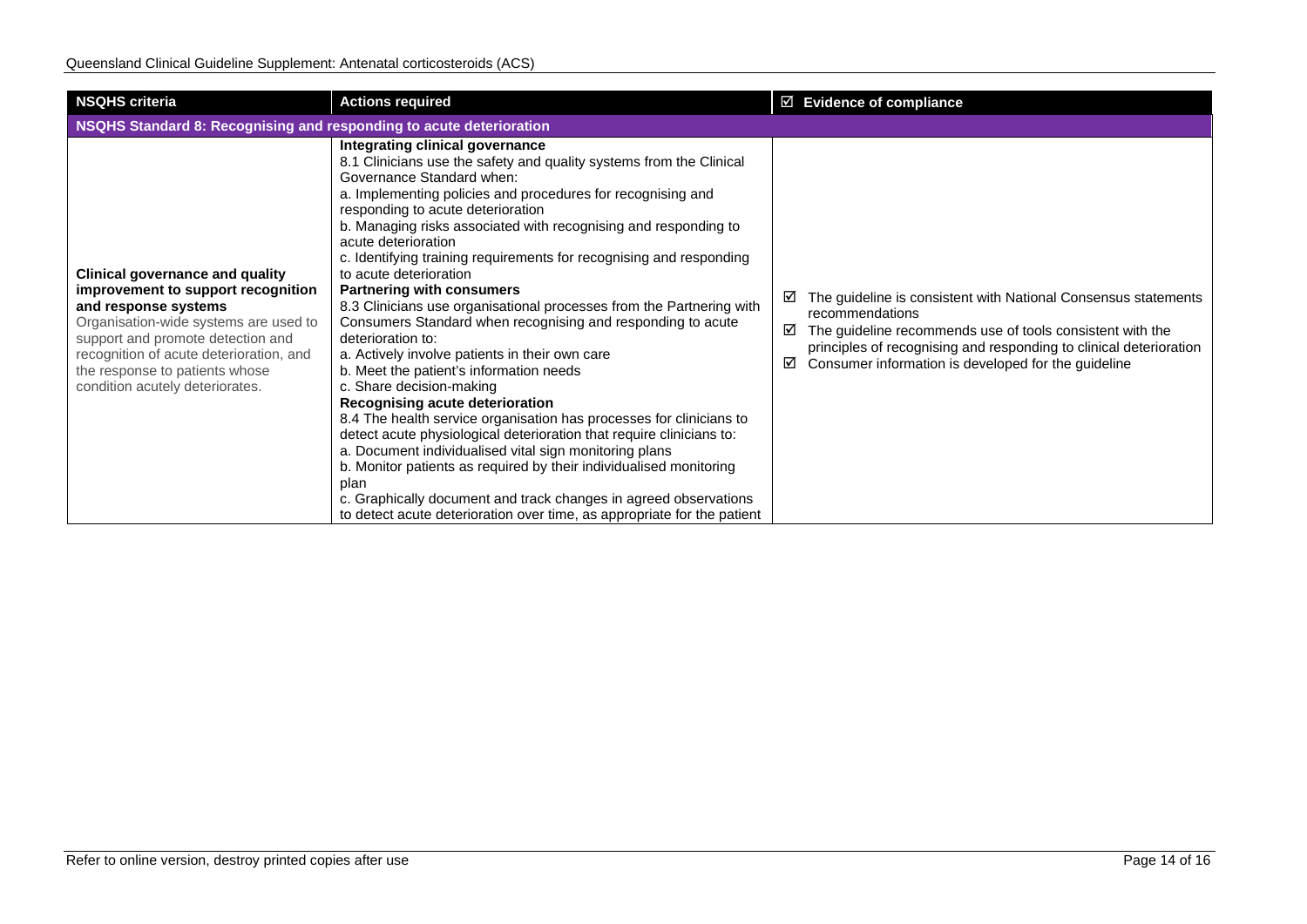# <span id="page-14-0"></span>**References**

1. Antenatal corticosteroid clinical practice guidelines panel. Antenatal corticosteroids given to women prior to birth to improve fetal, infant, child and adult health: clinical practice guidelines. [Internet]. 2015 [cited 2020 July 07]. Available from: [https://www.ranzcog.edu.au/.](https://www.ranzcog.edu.au/) 2. Australian Commission on Safety and Quality in Health Care. National Safety and Quality Health Service Standards [Internet]. 2017 [cited 2021 January 08]. Available from: [http://www.safetyandquality.gov.au.](http://www.safetyandquality.gov.au/)